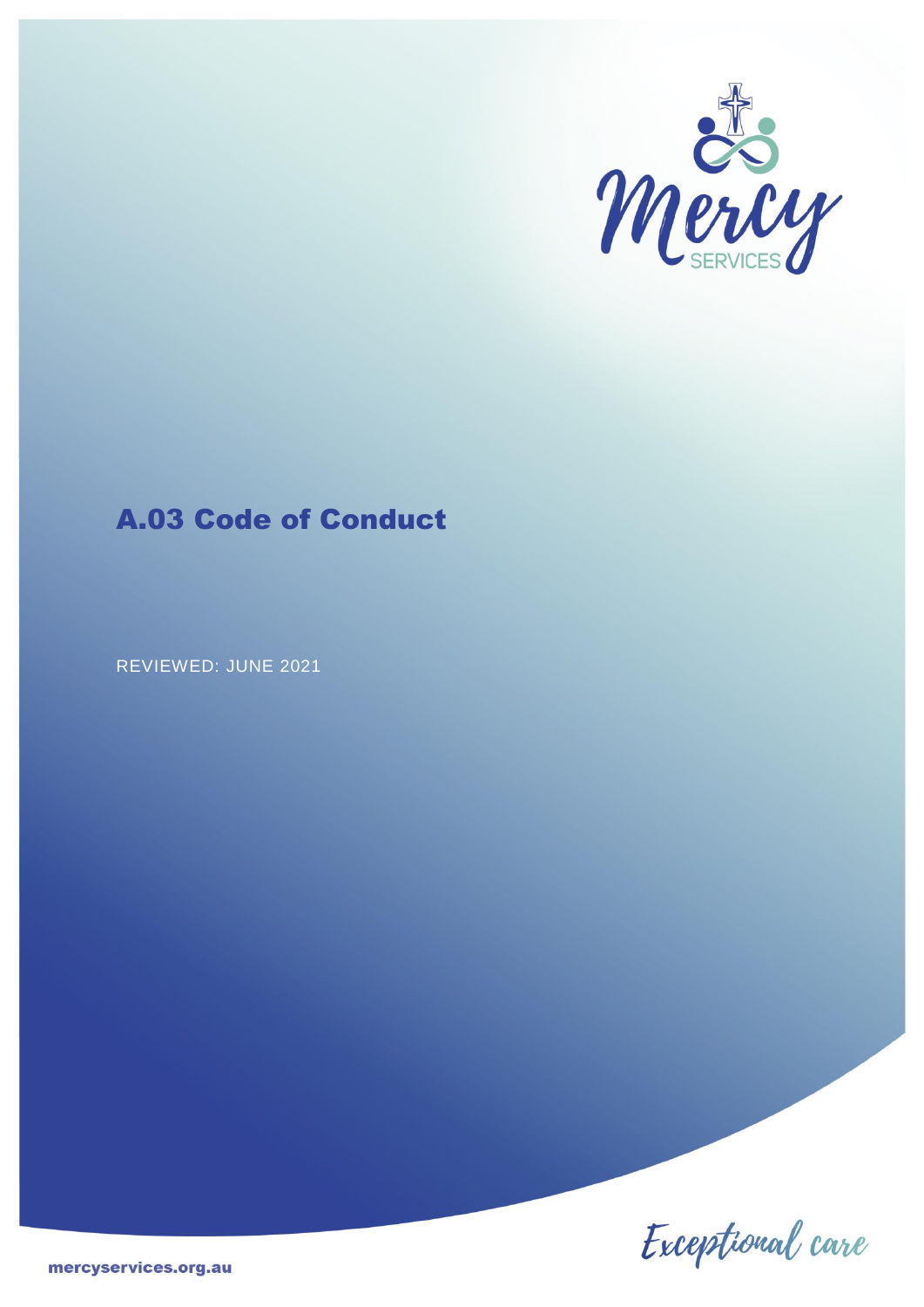# **1. PURPOSE**

In line with the ethos of Mercy Services, this policy seeks to provide the means and knowledge towards maintaining the highest ethics and behaviour in accordance with the Organisation's vision, mission and values.

This Code of Conduct Policy (Code) outlines the behaviour and professionalism of people engaged in activities associated with or on behalf of Mercy Services in all settings, including online and in social media. The Code does not attempt to provide a detailed and exhaustive list of what to do in every aspect of your role. Instead, it is intended to provide a broad framework that will help you decide on appropriate behaviours when performing your role or when you are faced with an ethical issue.

# **2. WHO DOES THIS POLICY APPLY TO**

This policy applies to:

- Board members;
- All employees, including: heads of teams, managers and supervisors, full-time, part-time or casual employees, temporary or permanent staff, job candidates, student placements, trainees, apprentices, contractors, sub-contractors and volunteers;

Further guidance on the application of this Code can be obtained from People and Culture.

# **3. POLICY**

Mercy Services is committed to maintaining the highest ethics possible. In all our business activities, people have the right to expect our Organisation to conduct its business with efficiency, fairness, impartiality, honesty and above all, integrity. The Code aims to maintain that trust, confidence and integrity for Mercy Services by outlining the minimum behaviours required of each person to perform their role in line with the Mission, Vision and Values of Mercy Services.

The Code adopts a principles-based approach to clarify the standards of behaviour and conduct expected in the performance of all our duties and in the provision of all care endeavours. It provides guidance in areas where we need to make personal and ethical decisions and reflects the Organisation's core values of Respect, Justice, Care, Unity and Service.

The Code does not form part of an Employee's contract of employment with Mercy Services. It also does not replace any relevant legal codes or legislation. Where conflict arises between this document and the provisions of any law or legal code, the latter prevail.

Mercy Services reserves the right to vary, replace or terminate this Code at any time.

Breaches or non-compliance with this policy may result in disciplinary action.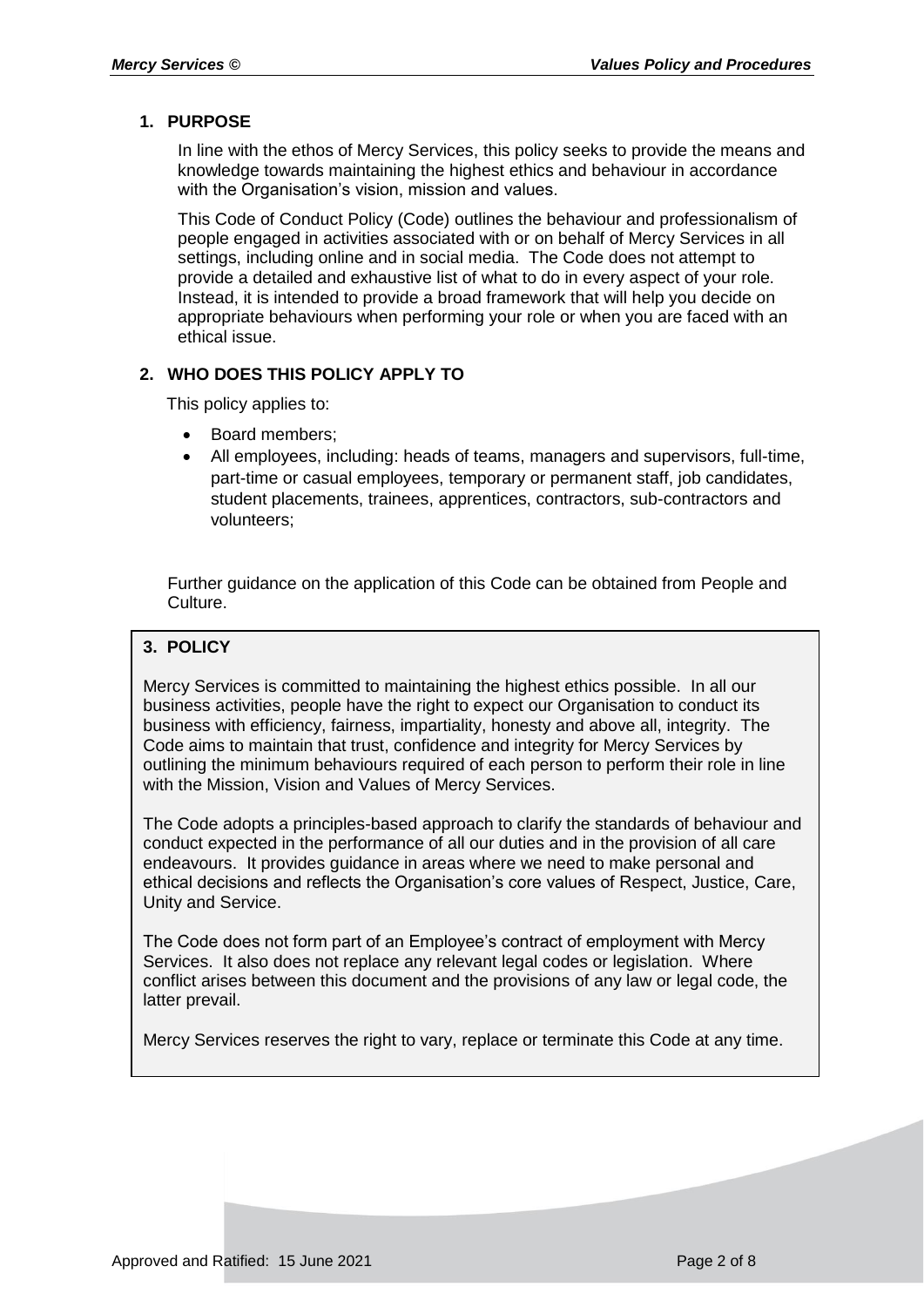# **4. STATEMENT OF PRINCIPLE**

At Mercy Services we are committed to the values of Respect, Justice, Care, Unity and Service. At all times, we will behave in a way that upholds these values both as individuals and as members of the Organisation.

When associated with Mercy Services we shall:

- 1. Demonstrate behaviours which are consistent with Mercy Services Values
- 2. Act honestly, in good faith and in the best interests of Mercy Services
- 3. Carry out our duties in accordance with the law, using due care and diligence
- 4. Promote and advocate for better standards of care for people who reside with us and within the broader community, including children, young people and those who are vulnerable and/or frail
- 5. Comply with all Mercy Services policies, procedures and relevant statutory regulations
- 6. Assign to Mercy Services all intellectual property rights in the works you create during your association with Mercy Services

# **5. RESPONSIBILITIES**

Employees, volunteers, heads of teams, managers, coordinators, team leaders and board members each have specific responsibilities for maintaining the highest ethics and behaviour possible while performing their duties and/or representing themselves as a part of Mercy Services.

Employees are responsible for ensuring they:

- Meet or exceed the behavioural and ethical standards of Mercy Services at all times;
- Participate fully and engage with Mercy Services in accordance with its policies, procedures and processes at all times;
- Speak to their team leader, supervisor, coordinator, manager, Head of Team or People and Culture if they have any concerns in understanding any part of this Code; and
- Raise awareness of this Code for any contractors and/or volunteers who you are responsible for engaging.

Heads of teams, managers, coordinators, team leaders and board members are responsible for ensuring:

- Employees are provided with:
	- A sound knowledge of this policy;
	- The context and purpose for the work that they and the organisation does; and
	- The knowledge of the behavioural and ethical expectations Mercy Services has of them while they are performing their duties or representing themselves as a Mercy worker/volunteer.
- They lead by example and at all times role model the highest level of positive behaviour, ethics and integrity in line with Mercy's values; and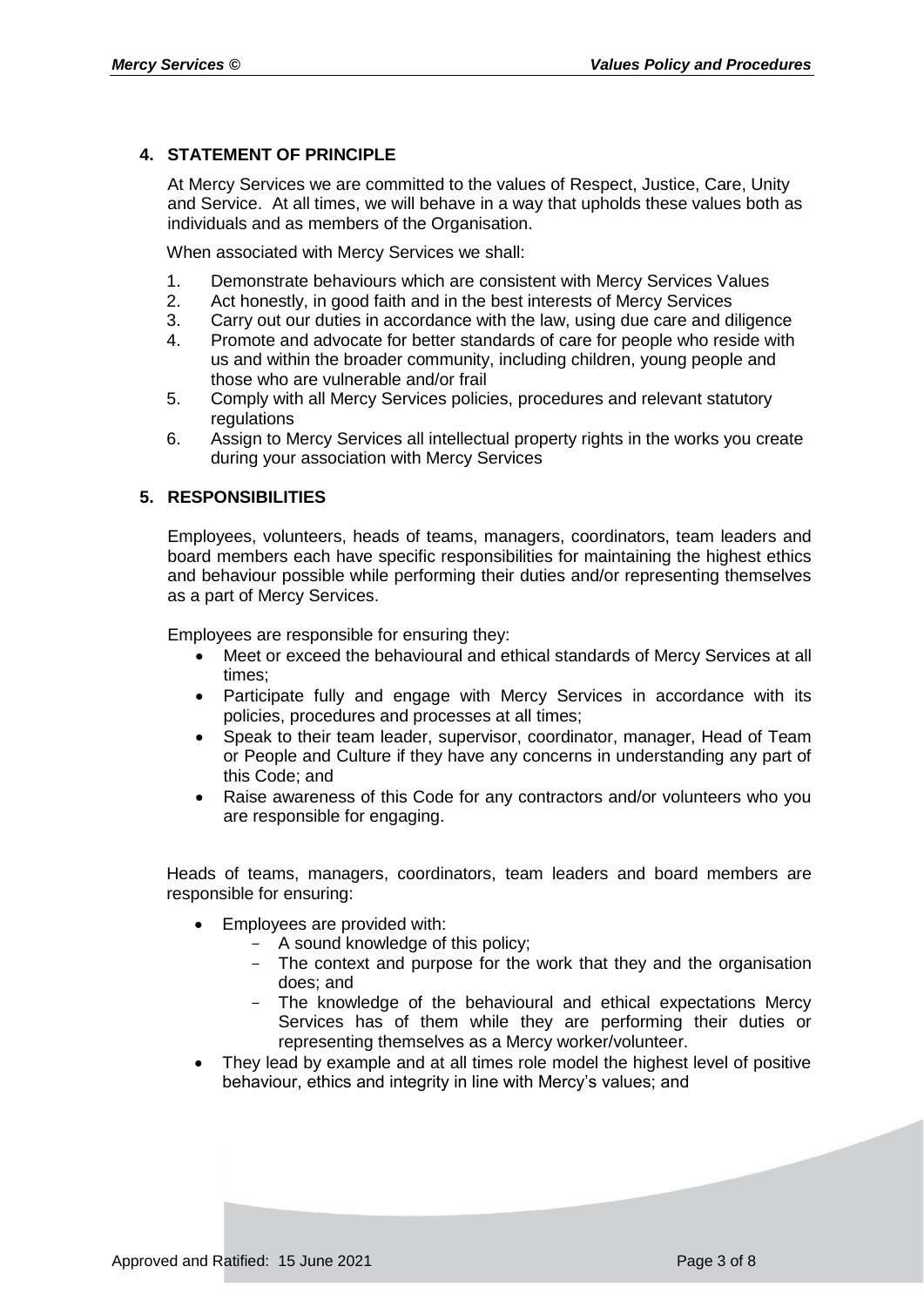Contractors and/or volunteers who are engaged are made aware of this Code and its expectations/requirements.

# **6. CONSEQUENCES**

Most people choose to work for Mercy Services because of its Mission, Vision and Values and for the care that it provides to its residents and clients. For this reason it is likely that all employees will comply with this Code through their everyday work. This Code outlines the minimum expectations for those working at Mercy Services. Breaches of the Code will be taken seriously and may result in disciplinary action which may include termination of employment. To assist employees with understanding their obligations in more detail, examples of the behaviours which do and do not demonstrate the Mercy Services values are included in the document. It is expected that all those who work within Mercy Services will be familiar with this document and the example behaviours.

# **7. LINK WITH ORGANISATIONAL VALUES**

# **7.1. The Mission, Vision and Values of Mercy Services**

The *Mission* of Mercy Services outlines why we exist. Our mission is to provide holistic, proactive and inclusive service, in the spirit of our foundress, Catherine McAuley, to all those we support and work with, both in the community and in a residential setting.

The *Vision* of Mercy Services outlines the type of service we want to be. Our vision is to be a leading provider of compassionate care and quality services. We will excel in the delivery, management and measurement of service and quality; and will be implementers of innovative and integrated care delivery models.

The *Values* of Mercy Services outline the type of behaviours we demonstrate in all that we do. These are Respect, Justice, Care, Unity and Service.

To assist with everyone's understanding of our *Values* and how they apply in the workplace, the following are some examples of what these values look like and do not look like within the workplace.

### **7.1.1. Respect**

Treating people in a way that we would like to be treated and being considerate to all, regardless of their position or status.

#### **EXAMPLES OF BEHAVIOUR WHICH DEMONSTRATE RESPECT**

- Acknowledging and accepting the differences between people, cultures and religions
- Actively listening to what others have to say

#### **EXAMPLES OF BEHAVIOUR WHICH DO NOT DEMONSTRATE RESPECT**

- Gossiping and talking about others behind their backs
- Bullying, abusing or intimidating others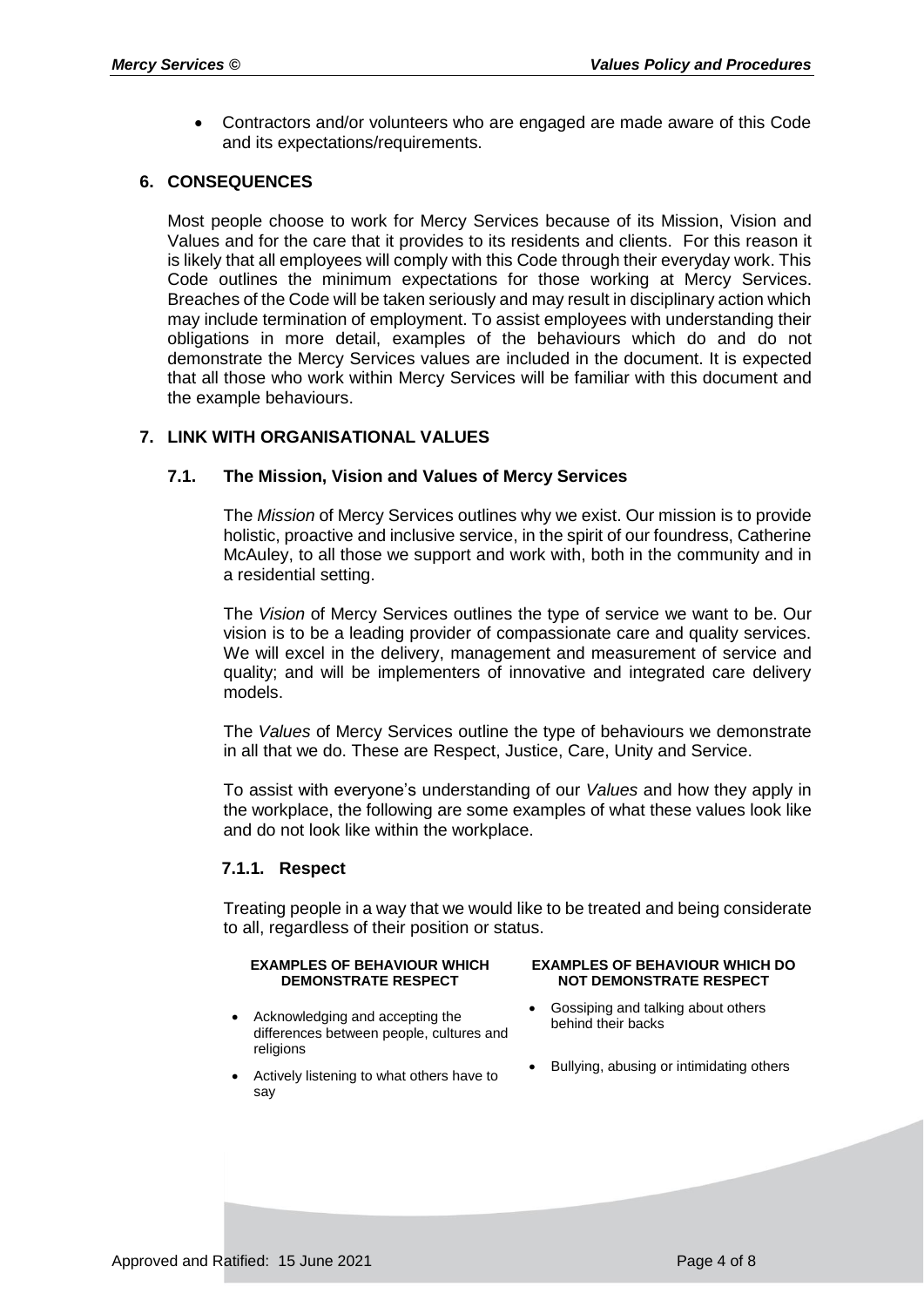- Doing what we say we are going to do **Warehorth Warehouse** Not respecting privacy
- Explaining our reasons for doing things and the impact it will have on others
- 
- Being sensitive to the language used in the presence of others, including children and young people
- Acting appropriately with children, young people, vulnerable people, frail people and others who we come into contact with, maintaining all professional boundaries and protecting their rights
- Taking any complaints seriously and responding effectively, including providing support
- Seeking consent and only initiating physical contact with people, especially children and vulnerable people, if necessary.
- When conducting duties, using appropriate bathrooms when rest rooms are required
- 
- Telling people how to act or what to believe in
- Using a person's preferred name  $\overline{\phantom{a}}$  Not taking the time to talk to those we care for
	- Engaging in age inappropriate discussions in front of children and young people
	- Making threats, developing 'special relationships' or engaging in physical and/or online contact outside of that necessary for care
	- Dismissing complaints without responding or providing support
	- Initiating unnecessary physical contact or physical, sexual, verbal or psychological abuse
	- When conducting duties, not using appropriate bathrooms when rest rooms are required

### **7.1.2. Justice**

The processes that promote equality, fairness and participation for those who we care for and with whom we work with.

#### **EXAMPLES OF BEHAVIOUR WHICH DEMONSTRATE JUSTICE**

- Being inclusive and treating everyone with dignity, respect, understanding and courtesy
- Promoting a culture that does not tolerate discrimination, bullying, belittling, intimidation or harassment
- Valuing the ideas of others and their contributions
- Respecting a range of views and opinions whether we agree with them or not
- Acting to create a fair, inclusive and safe environment for everyone and valuing diversity

#### **EXAMPLES OF BEHAVIOUR WHICH DO NOT DEMONSTRATE JUSTICE**

- Excluding somebody because you don't like them
- Speaking in a nasty manner to a colleague or client.
- Making another person feel that their opinion is not valid and trying to tell them what to believe
- Taking advantage of a client by exploiting them or using your relationship with them inappropriately
- Not listening to another person when they ask for something they are entitled to because they might be suffering cognitive decline or illness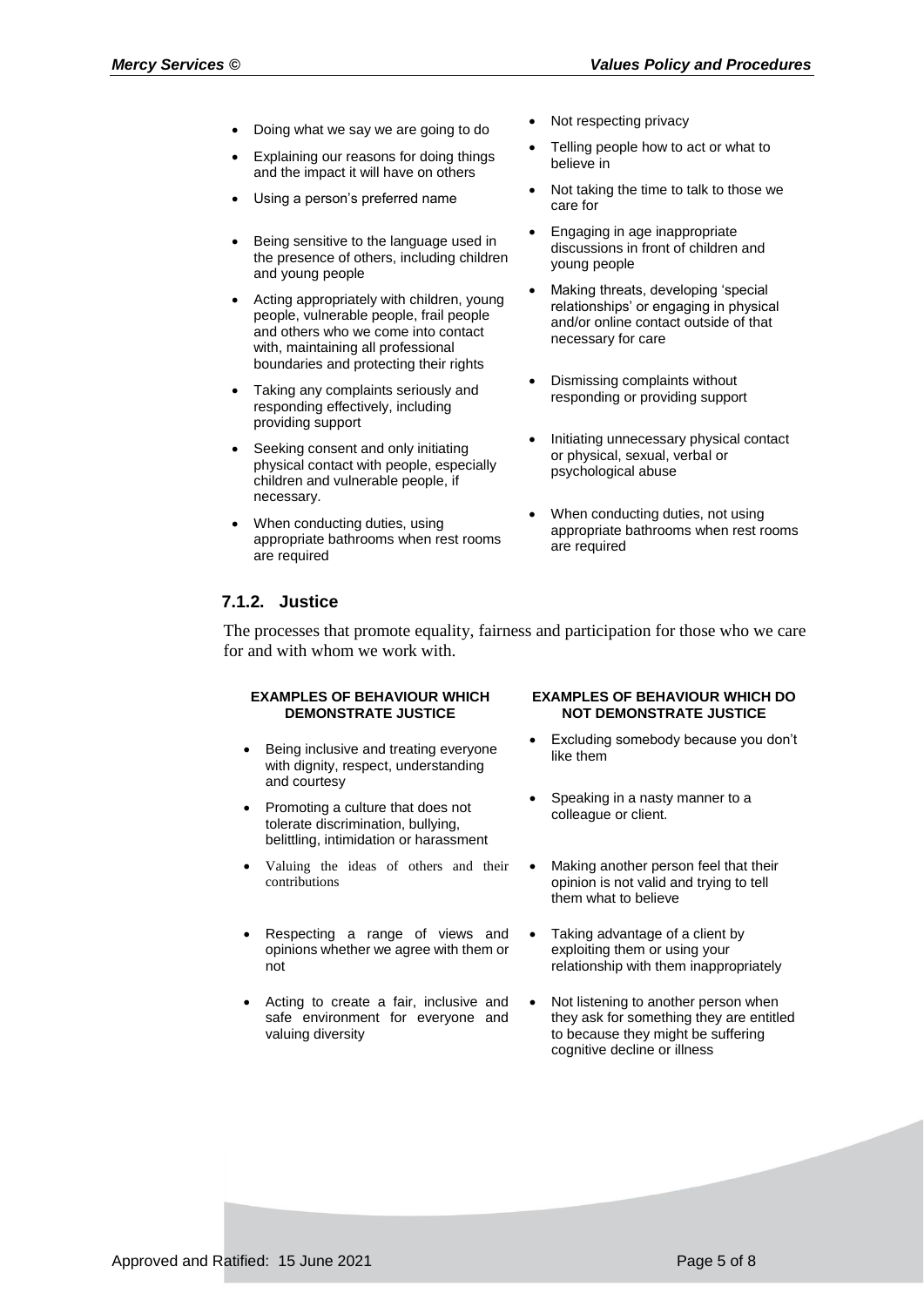Providing better care to a client because they are related to a staff member

- Seeking to understand people's rights and responsibilities and integrating the principles of equality of opportunity, natural justice and inclusivity into dayto-day practices and behaviours
- Making decisions that are unbiased or uninfluenced by patronage, favouritism or conflicts of interest. Decisions are based on logical and relevant evidence

# **7.1.3. Care**

Demonstrating in our actions a kind hearted spirit at all times while providing for a person's health and protection in looking after their welfare whether they are a resident, client or colleague

#### **EXAMPLES OF BEHAVIOUR WHICH DEMONSTRATE CARE**

- Talking in a friendly manner and treating people like you would like to be treated
- 
- Making time for people even when you feel you are busy
- Telling people that they are doing well and how important their work is
- 
- Greeting people with a smile and showing a helpful attitude
- Offering to help people who look lost, confused, concerned or anxious
- Paying attention to the cultural or religious needs of others
- Making necessary reports or talking to your supervisor or manager when you observe things that are not right with residents, clients or colleagues

#### **EXAMPLES OF BEHAVIOUR WHICH DO NOT DEMONSTRATE CARE**

- Shouting at people or speaking to them with your back turned
- Listening to people without interrupting <br> **Interrupting others when they are left in the moned interrupting of the specific of the specific structure** speaking or not letting them speak
	- Doing your job without showing interest or recognising others around you, residents or clients
	- Putting others down either in person or behind their backs
- Helping others whenever we can Not doing things because you believe it is not your job
	- Not listening to another person when they ask for something they are entitled to because they might be suffering cognitive decline or illness
	- Ignoring people or not giving them your full attention when they speak to you
	- Not saying please and thank you when appropriate
	- Being too busy to take time to understand the needs of another person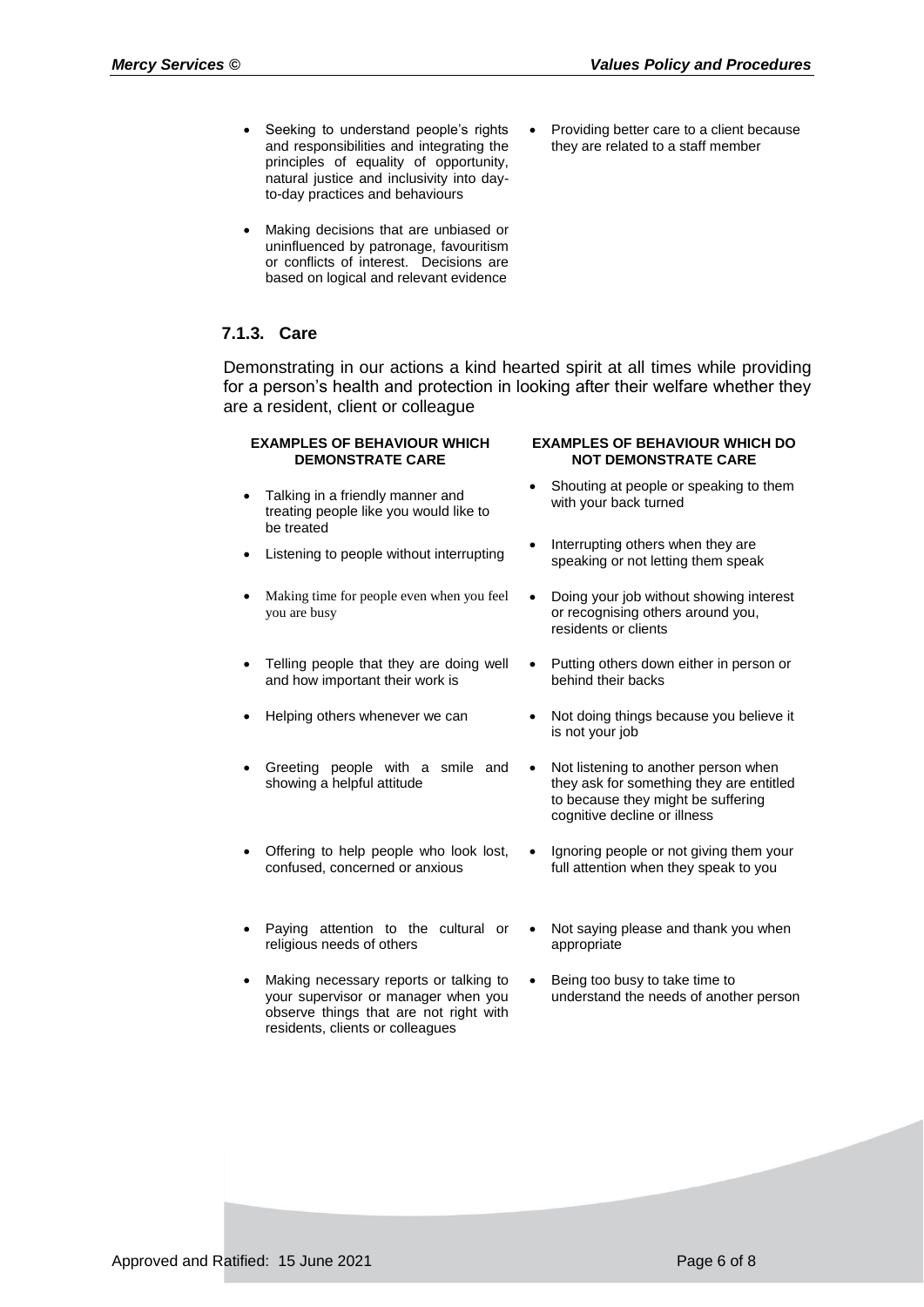- Following care plans and ensuring appropriate reviews are performed when due
- Ignoring cultural or religious needs
- Neglecting to keep care plans up-todate

# **7.1.4. Unity**

When individuals work constructively and openly together to achieve common goals it builds trust in one another and allows people to feel safe and comfortable. It also boosts morale at work as employees are happier in their jobs. When employees are happier at work then they are able to provide better care to our residents and clients in accordance with the ethos of the Sisters of Mercy.

#### **EXAMPLES OF BEHAVIOUR WHICH DEMONSTRATE UNITY**

- Giving feedback to others for a job well done
- Involving people who we care for in making decisions
- 
- Being flexible to accommodate the needs of the department and other team members
- Speaking openly with your manager about any issues that might be impacting your performance
- Being friendly and approachable to everyone
- Being open to the thoughts and ideas of all colleagues, residents and clients

#### **EXAMPLES OF BEHAVIOUR WHICH DO NOT DEMONSTRATE UNITY**

- Taking the credit for work other people have done
- Making decisions without talking to those who will be affected
- Arriving on time and being fit for work Arriving late for work and not telling people if we are not coming to work
	- Attending work under the influence of illegal drugs and/or alcohol or consuming such things whilst on duty
	- Covering up or blaming others for issues that impact on the teams performance
	- Refusing to work with particular people or at particular times
	- Working in an unsafe manner or asking someone to do something that is unsafe or not in alignment with organisation policy, procedure or practice

### **7.1.5. Service**

Working together and serving one another while being accountable for our actions and all of the resources we have been given to help and care for others.

#### **EXAMPLES OF BEHAVIOUR WHICH DEMONSTRATE SERVICE**

- **NOT DEMONSTRATE SERVICE**
- Helping others to achieve their goals even when not asked to do so
- Not making time to help another person because you think you are too busy

**EXAMPLES OF BEHAVIOUR WHICH DO**